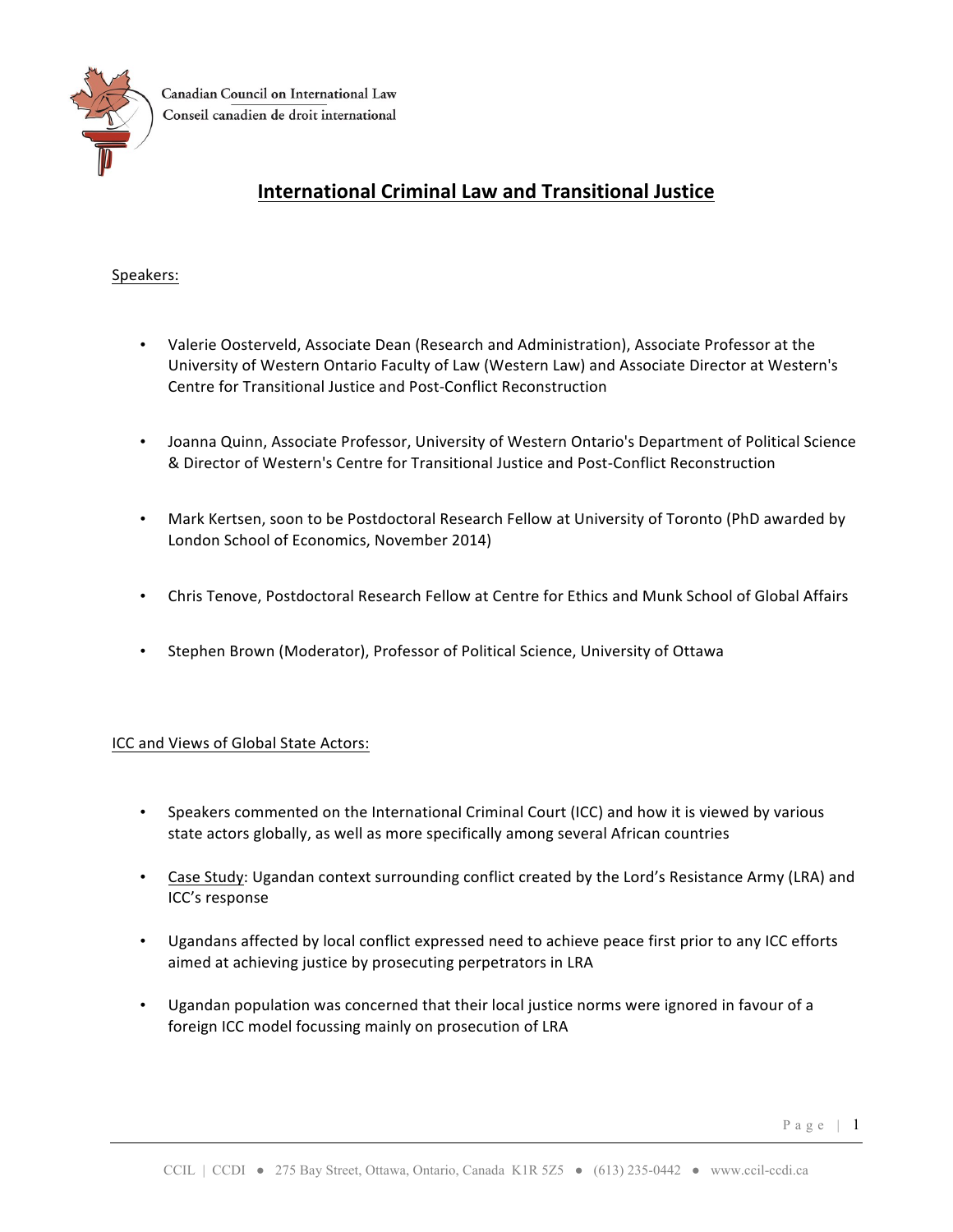

- Most African countries that initially supported the ICC continue to do so, but there has been distrust and related tensions with ICC within several states including Sudan, Kenya, and South Africa
- ICC should be seen as one of many models to assist in development of transitional justice alongside truth and reconciliation commissions, rapid response and local groups collecting evidence on crime, NGOs and other actors

### Which State Actors ICC Prosecutes?:

- Discussion about how ICC decides which state actors to prosecute (targets) and not to prosecute (non-targets), thereby creating a model of "good v evil" which can be both useful and harmful
- ICC selects which actors to prosecute via system of referrals as follows:
	- 1) UN suggestions on which government actors to target
	- 2) Individual states' referrals of other offending states
- ICC criticized for lack of transparency on which state actors ICC prosecutes, and for lack of consistency in resolving similar cases with varying results
- ICC has recently produced progressive policy in crimes involving sexual and gender based crime ie) resulted in increased number of warrants issued against perpetrators of sexual and gender based crimes

### ICC and Survivors of Conflict:

- ICC viewed as enforcement mechanism designed to hold perpetrators of international crimes accountable to communities they have victimized
- Many African countries see ICC as reparative or rehabilitative and feel that with ICC involvement, victims are more likely to receive reparations as victims of crime ie) ICC trust fund for victims of crime in DRC and Ugandan cases